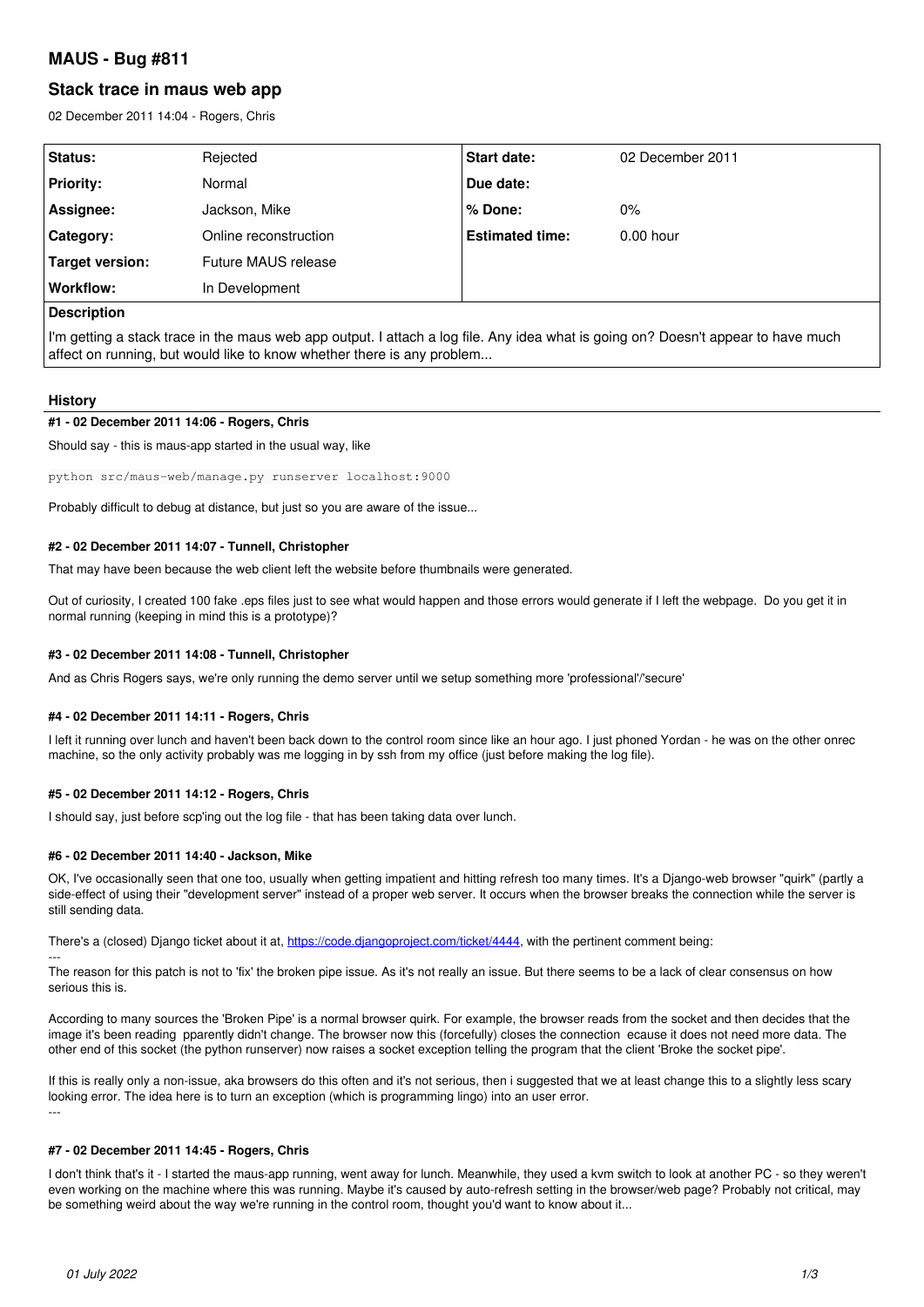### **#8 - 22 December 2011 17:24 - Jackson, Mike**

Likely a race condition when reading to convert to thumbnail and the file is overwritten on the next iteration.

### **#9 - 22 December 2011 17:26 - Rogers, Chris**

*- Workflow set to In Development*

Can we catch the exceptions then? Just makes our users feel happier if they can't see scary error messages (and when real error messages appear, they actually investigate rather than just ignoring).

### **#10 - 22 December 2011 17:28 - Tunnell, Christopher**

Just to clarify: during normal running, people should only be looking at the webpage. This is for helping debug problems and not going down false paths. Right?

### **#11 - 22 December 2011 18:07 - Rogers, Chris**

My feeling is that if it's visible in the control room, people will want to know whats going on... maybe just means we need to pipe stderr to a file (could be done overloading sys.stderr or whatever).

### **#12 - 22 December 2011 18:09 - Tunnell, Christopher**

But this is a temporary webserver. Ideally we'll get our own monitor that will just cycle these plots. There will probably be a more interactive machine too but I doubt if it'll be the same machine that actually runs the webserver. Getting rid of the stack trace is good if it takes less than an hour or so... think of the MongoDB stuff: you can find the logs if you want, but if it threw a warning you wouldn't know as a user.

### **#13 - 22 December 2011 18:11 - Rogers, Chris**

Fair enough...

### **#14 - 22 December 2011 19:04 - Jackson, Mike**

It's an issue with Django and they won't fix it. The bug<https://code.djangoproject.com/ticket/4444> was reported years ago and is "closed:wontfix". Subsequent reports have just been marked as duplicates of that. They blame it on browser's closing connections prematurely (fair enough) but requests for a more helpful error message seemed to be ignored.

I tried adding try/except blocks to our Django code but the except blocks aren't entered when the exception occurs. In a dedicated web server it would be buried in the log file.

I tried redirecting sys.stderr to a file (editing src/maus-web/manage.py). The console output becomes:

```
Validating models...
0 errors found
Django version 1.3.1, using settings 'maus-web.settings'
Development server is running at http://maus.epcc.ed.ac.uk:9000/
Quit the server with CONTROL-C.
----------------------------------------
Exception happened during processing of request from ('129.215.62.218', 55179)
----------------------------------------
 ----------------------------------------
Exception happened during processing of request from ('129.215.62.218', 55184)
----------------------------------------
```
Redirecting both stdout and stderr to files results in a silent console but the stdout file lacks any content.

The control room monitor team should only be concerned if:

- There is no web page.
- There are missing images.
- The refresh time stamp hasn't changed for a while.

So, a simple solution would be for them to minimise the console window after starting it.

### **#15 - 22 December 2011 19:22 - Tunnell, Christopher**

*- Status changed from Open to Rejected*

Not a real problem. Will not even be a false alarm once we switch to apache.

### **#16 - 22 December 2011 20:04 - Rogers, Chris**